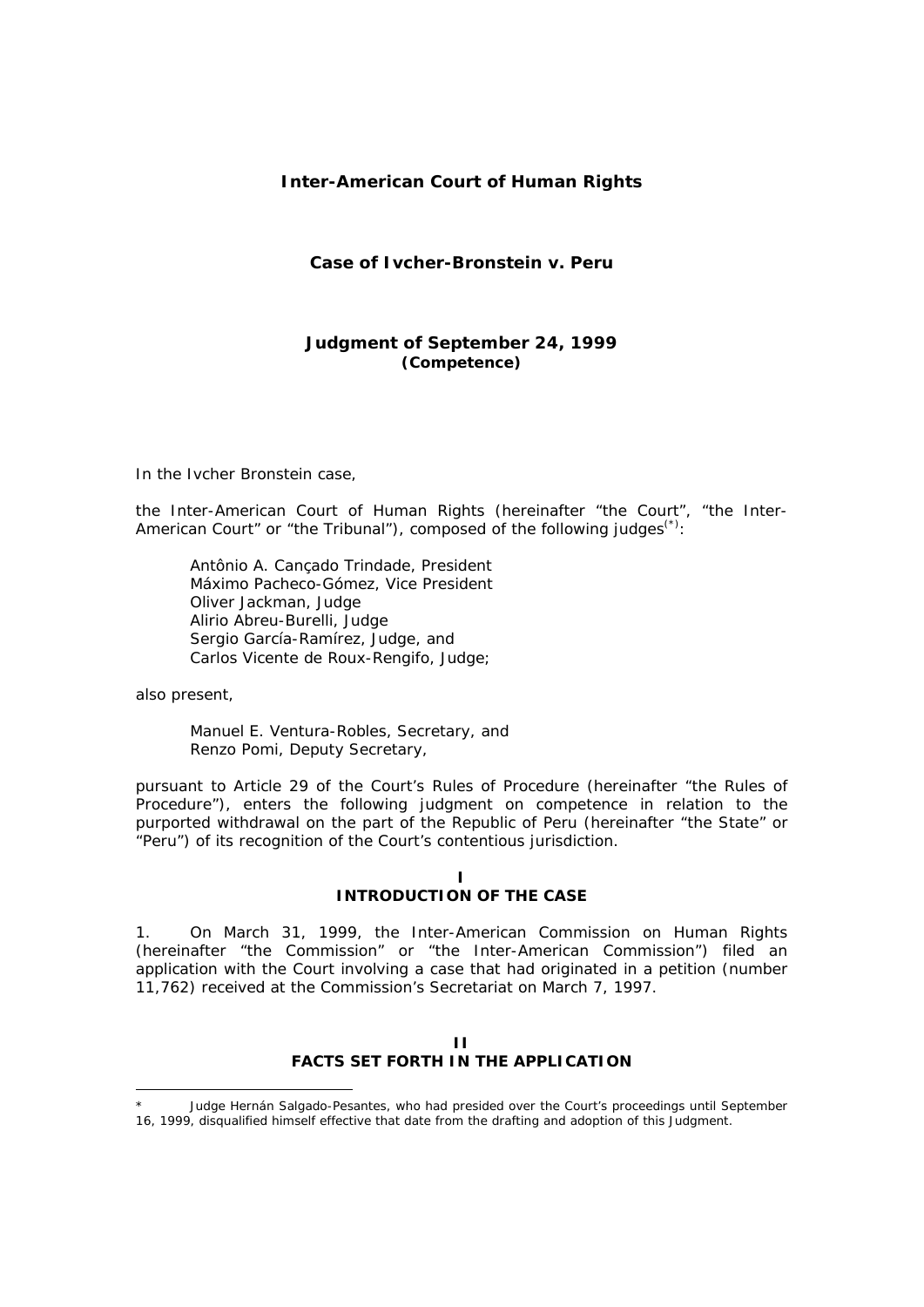2. In the following paragraphs, the Court summarizes the relevant facts in the case, as alleged by the Commission in the application:

a) A resolution issued by the President of the Republic of Peru on November 27, 1984, agreed to grant Israeli-born Mr. Baruch Ivcher Bronstein (hereinafter "Mr. Ivcher") Peruvian citizenship on the condition that he renounce his Israeli citizenship;

b) On December 6, 1984, Mr. Ivcher renounced his Israeli citizenship; the following day the Minister of Foreign Affairs issued his Peruvian citizenship papers;

c) One must have Peruvian citizenship to own shares in businesses licensed to operate television channels in Peru. In mid 1992, Mr. Ivcher owned 53.95% of the shares in the *Compañía Latinoamericana de Radiodifusión S.A.* (hereinafter "the Company"), the business that ran Channel 2 television in Peru; the Winter Zuzunaga brothers –Samuel and Mendel- (hereinafter "the Winter brothers") owned the remaining 46% stake in the company;

d) In April 1997, Channel 2's program "*Contrapunto*" aired reports of torture committed by members of the Peruvian Army's Intelligence Service, and of the millions paid to Mr. Vladimiro Montesinos Torres, an Intelligence Service advisor. Because of these exposés, agents from the National Treasury Police Bureau suggested to Mr. Ivcher that he change his editorial stance;

e) On May 23, 1997, the National Treasury Police Bureau instituted proceedings against Mr. Ivcher, who did not appear because he was abroad. An arrest warrant was issued for Mr. Ivcher for failure to answer a summons to appear in court. That very day, the Executive issued a supreme decree regulating the Nationality Act and stipulating that naturalized Peruvians could lose their citizenship;

f) On June 3, 1997, Mr. Ivcher filed a petition seeking a writ of amparo, given the threat to his citizenship that the recent decree could pose. The writ of amparo was denied on February 20, 1998. Other actions seeking to have the decree in question declared unconstitutional were dismissed;

g) In June 1997, by an administrative resolution the Peruvian Government altered the composition of the Constitutional and Social Chamber of Peru's Supreme Court. Later, that Chamber removed from its bench those judges who specialized in public law and replaced them;

h) On July 10, 1997, as Channel 2 was announcing its broadcast of a report on the tapping of the phone lines of opposition candidates, the Director General of the National Police held a press conference where he explained the findings of a report done by the Office of the Director of Immigration and Naturalization to the effect that the file containing the documents required for Mr. Ivcher to receive his citizenship papers had not been located. It also reported that there was no proof that Mr. Ivcher had ever renounced his Israeli citizenship. On July 11, 1997, the Director General of Immigration and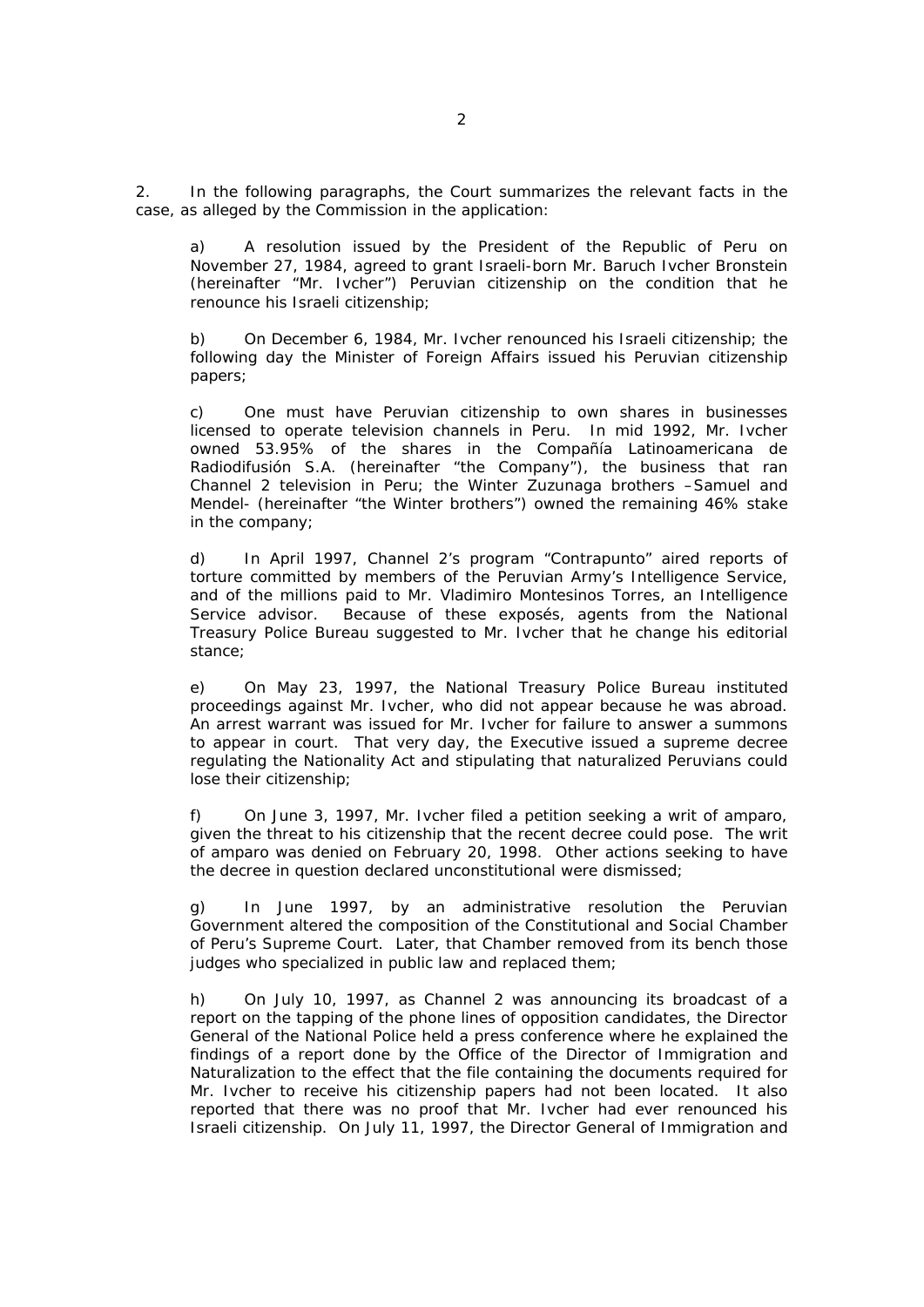Naturalization issued a decision that had the effect of stripping Mr. Ivcher of the rights and privileges inherent in Peruvian citizenship;

i) As a result of a petition of *amparo* filed by the Winter brothers, Mr. Percy Escobar, provisional Criminal Judge appointed to the Special Public-Law Court, ordered suspension of Mr. Ivcher's rights as majority shareholder in the Company and his appointment as Director and President. He also ordered that a Special Shareholders Assembly be called to elect a new board of directors. He prohibited transfer of Mr. Ivcher's assets and gave the Winter brothers tentative control of the Company;

j) The challenges brought by Mr. Ivcher starting in July 1997 seeking to have the decision that had revoked his citizenship vacated and its consequences suspended did not prosper;

On September 19, 1997, Judge Percy Escobar, assisted by Peruvian police, handed over management of the Company to the Winter brothers and refused to allow the journalists who worked on the "*Contrapunto*" program to enter the premises; and

l) Mr. Ivcher's voter registration was shown as nullified on the voter role for the elections held in Peru on October 12, 1998.

## **III PROCEEDINGS WITH THE COMMISSION**

3. On June 9, 1997, Peruvian Congressman Javier Diez Canseco advised the Comission that Mr. Ivcher might possibly loss his Peruvian citizenship. On July 16, 1997, the Dean of the Lima Bar Association, Mr. Vladimir Paz de la Barra, filed a complaint with the Commission alleging that the Peru had revoked Mr. Ivcher's Peruvian citizenship.

4. The Commission formally opened the case on July 18, 1997, and requested information from the State in regard thereto.

5. On August 26, 1997, Mr. Ivcher requested a hearing with the Commission; as of this request, the Commission regarded him as the principal petitioner and victim of the alleged violations.

6. Peru replied to the Commission on September 12, 1997, and requested that the petition be declared inadmissible.

7. On October 9, 1997, during the Commission's  $97<sup>th</sup>$  session, a hearing was held concerning the petition's admissibility.

8. On February 26, 1998, during the Commission's 98<sup>th</sup> session, a second hearing was held on the instant case's admissibility.

9. By note of May 29, 1998, the Commission placed itself at the disposition of the parties to attempt a friendly settlement, and asked that they reply within 30 days. Following an extension granted at the State's request, on July 31, 1998, the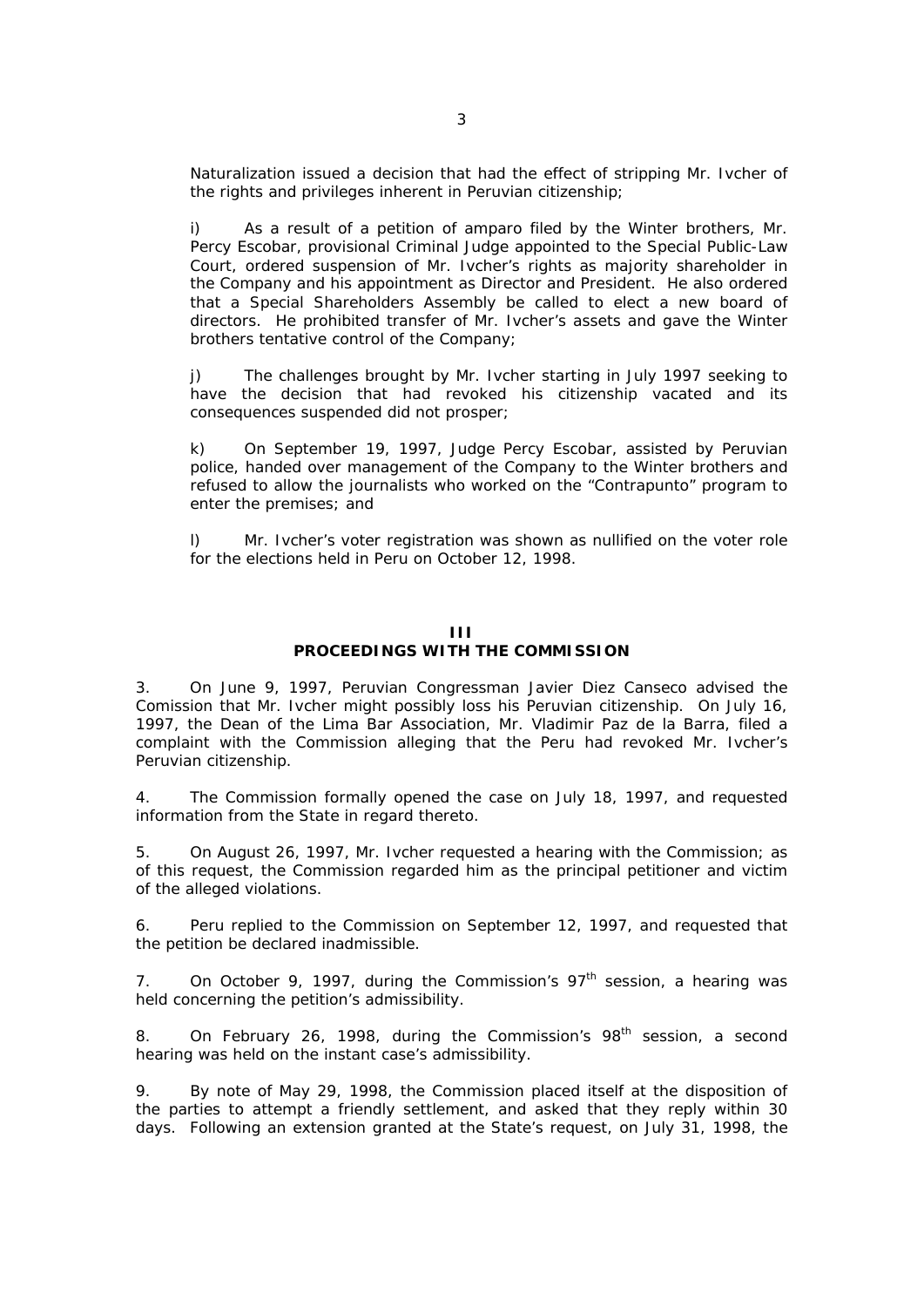latter informed the Commission that it believed it was inadvisable to institute a friendly settlement proceeding.

10. On October 8, 1998, at its 100th session, the Commission held a hearing on the merits.

11. On December 9, 1998, at its 101st session, the Commission approved Report No. 94/98, which was forwarded to the State on December 18, 1998. In that report, the Commission concluded that:

The State arbitrarily stripped Mr. Ivcher of his Peruvian nationality (in violation of Article 20(3) of the Convention), as a means to suppress his freedom of expression (recognized in Article 13 of the Convention). It also violated his right to property (Article 21 of the Convention), his rights to due process (Article 8(1) of the Convention) and to a simple and prompt recourse to a competent court or tribunal (Article 25 of the Convention), in violation of the Peru's generic obligation to respect the rights and freedoms of all persons subject to its jurisdiction, as stipulated in Article 1(1) of the American Convention.

12. The Commission made the following recommendations to the State:

To immediately reinstate Mr. Ivcher Bronstein's Peruvian nationality title and restore full and unconditional recognition of his Peruvian nationality, with all attendant rights and prerogatives.

B. To immediately desist from the harassment and persecution of Mr. Ivcher Bronstein and to refrain from any further actions that violate his right to freedom of expression.

C. To take the necessary steps to reestablish Mr. Baruch Ivcher Bronstein's enjoyment and exercise of his right to own shares in the *Compañía Latinoamericana de Radiodifusión S.A.* and with that restore to him all his prerogatives as a shareholder and administrator of that business.

D. To indemnify Mr. Ivcher Bronstein for the material and moral damages that the conduct of the administrative and judicial organs of the State caused him.

E. To adopt the legislative and administrative measures necessary to prevent episodes of this kind in the future.

The Commission also decided to forward the report in question to the State and gave it two months to adopt the measures necessary to fulfill the recommendations made.

12. By note of March 17, 1999, the State requested a 14-day extension from the Commission so as to endeavor to arrive at an amicable solution to the Commission's recommendations and stipulated that it waived its right to have those 14 days counted toward the period set forth in Article 51(1) of the American Convention on Human Rights (hereinafter "the Convention" or "the American Convention").

13. On March 18, 1999, the Commission acceded to the State's request and ordered that the 14-day extension was to push back the deadline for filing an application with the Court. The new deadline would be March 31, 1999.

14. When the agreed deadline for the State to show evidence of fulfillment of the recommendations passed without that evidence being produced, the Commission decided to refer the case to the Court, under the terms of Article 51 of the **Convention**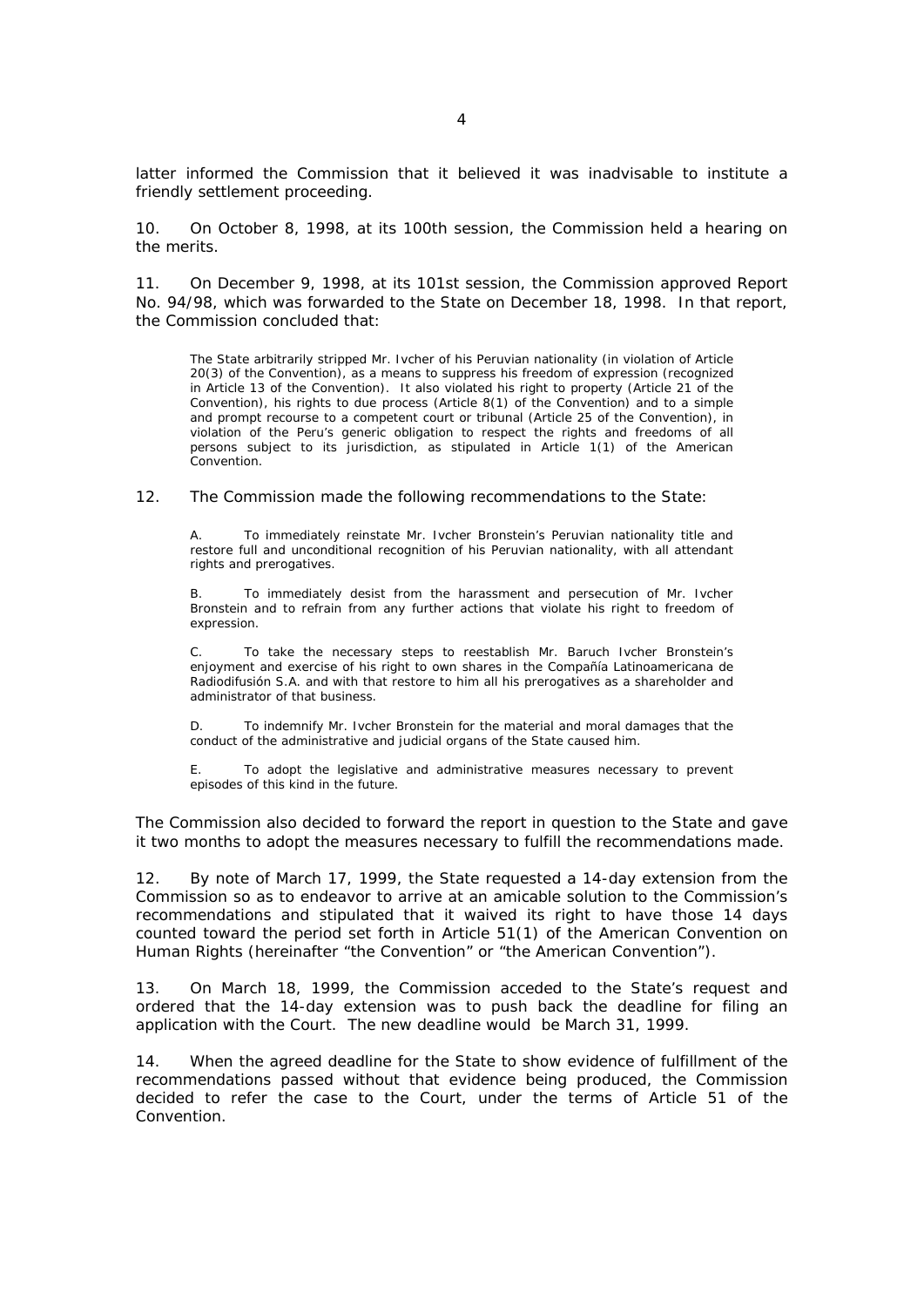#### $\mathbf{I}$ **PROCEEDINGS WITH THE COURT**

15. On March 31, 1999, the Commission filed an application for the Court to decide whether articles 8 (Right to a Fair Trial), 13 (Freedom of Thought and Expression), 20 (Right to Nationality), 21 (Right to Private Property) and 25 (Right to Judicial Protection) of the American Convention had been violated, all in relation to Article 1(1) (Obligation to Respect Rights) thereof. It also petitioned the Court to find that the State must restore to Mr. Ivcher Bronstein the full enjoyment of his violated rights and guarantees, specifically:

a. To order that Mr. Ivcher Bronstein's Peruvian nationality title be reinstated and that full and unconditional recognition of his Peruvian nationality be restored, with all attendant rights and prerogatives.

b. To order that Mr. Ivcher Bronstein's enjoyment and exercise of his right to own his shares in the *Compañía Latinoamericana de Radiodifusión S.A.* be restored to him, along with all his prerogatives as a shareholder in and administrator of that business.

c. To order that Peru must guarantee Mr. Ivcher Bronstein's enjoyment and exercise of his right to freedom of expression and, in particular, that the acts of harassment and persecution against him cease.

d. To order that the material and moral damages that the conduct of Peru's administrative and judicial organs caused to Mr. Ivcher Bronstein be redressed and that he be paid damages.

The Commission also petitioned the Court to order the State to adopt the legislative and administrative measures necessary to avoid a recurrence of events of this nature, and to investigate the violation of Mr. Ivcher's basic rights and punish those responsible. Lastly, the Commission requested that the State be ordered to pay costs and to reimburse the victim for the expenses incurred in litigating this case, both in the domestic courts and in the inter-American system, including reasonable attorneys fees.

16. The Commission named Mr. Hélio Bicudo and Mr. Claudio Grossman as its delegates; Mr. Jorge E. Taiana, Mr. Hernando Valencia Villa, Ms. Christina M. Cerna, Mr. Idnacio Alvarez and Mr. Santiago Cantón as advisors, and Mr. Alberto A. Borea Odría, Mr. Elliot Abrams, Ms. Viviana Krsticevic and Ms. María Claudia Pulido as assistants.

17. Pursuant to Article 34 of the Court's Rules of Procedure, on April 20, 1999 the President requested that the Commission correct certain problems in the presentation of the application and gave it 20 days in which to do so.

18. On May 5, 1999, the Commission corrected the problems with the documentation submitted with the application.

19. On May 10, 1999, the Secretariat of the Court (hereinafter "the Secretariat") notified the State of the application and advised it of the time limits for answering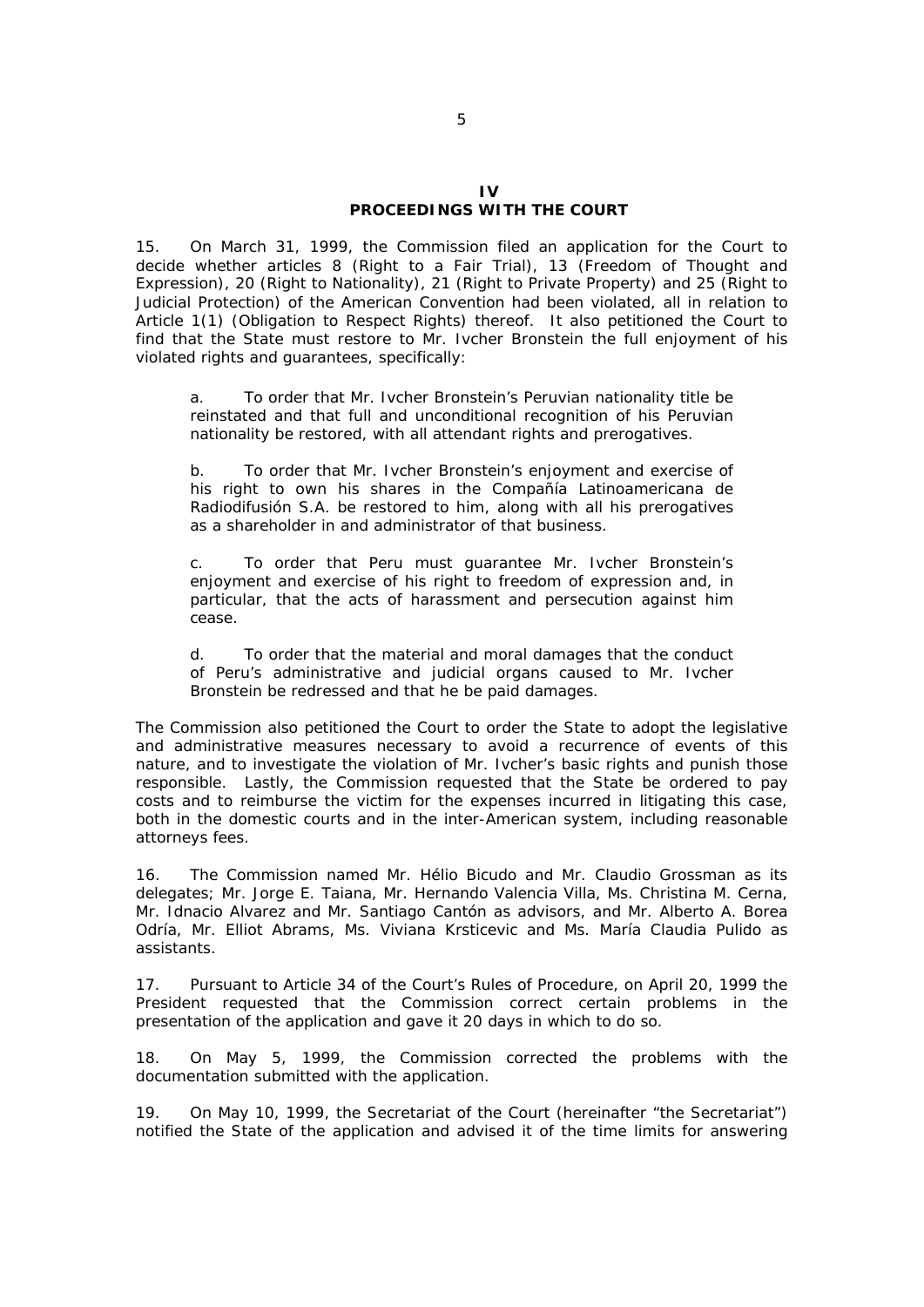the application, filing preliminary objections and designating its agents. The State was also advised that it had the right to designate an ad hoc judge*.*

20. On May 17, 1999, the Ambassador of Peru in Costa Rica informed the Court that the application in this case had been received on May 12 of that year at the Office of the Minister of Foreign Affairs of Peru.

21. On June 8, 1999, the State designated Mr. Marío Federico Cavagnaro Basile as agent and Mr. Sergio Tapia Tapia as alternate agent. It indicated the address where all communications relative to the case would be received.

22. On June 11, 1999, the State presented a brief wherein it listed what it considered to be discrepancies regarding the time period for designating an ad hoc judge and requested a reasonable extension of the time limit given for that purpose. An extension was given so that the new time limit expired on July 11, 1999.

23. On August 4, 1999, the Minister and Counselor of Peru's Embassy in Costa Rica appeared before the Inter-American Court in San Jose, Costa Rica, to return the application filed in the Ivcher Bronstein case and its attachments. Said officials delivered a note to the Secretariat, dated August 2, 1999, and signed by the Minister of Foreign Affairs of Peru, which states the following:

By Legislative Resolution No. 27152, dated July 8, 1999... the Congress of the Republic approved the withdrawal of [Peru's] recognition of the contentious jurisdiction of the Inter-American Court of Human Rights.

b. On July 9, 1999, the Government of the Republic of Peru deposited with the General Secretariat of the Organization of American States the instrument wherein it declares that, pursuant to the American Convention on Human Rights, the Republic of Peru is withdrawing the declaration consenting to the optional clause concerning recognition of the contentious jurisdiction of the Inter-American Court of Human Rights…

... The withdrawal of recognition of the Court's contentious jurisdiction takes immediate effect as of the date on which that instrument is deposited with the General Secretariat of the OAS, in other words, July 9, 1999, and applies to all cases in which Peru has not answered the application filed with the Court.

Lastly, in that same brief the State wrote that "*notification contained in note CDH-11,762/002, dated May 10, 1999, concerns a case in which that Honorable Court is no longer competent to consider the applications filed against the Republic of Peru under the contentious jurisdiction provided for in the American Convention on Human Rights."*

24. On September 10, 1999, the Commission submitted its observations concerning Peru's return of the application and its attachments. In its brief, the Commission stated the following:

a. The Court asserted jurisdiction to consider the instant case as of March 31, 1999, the dated on which the Commission filed the application. Peru's purported "withdrawal" of its recognition of the Court's contentious jurisdiction on July 9, 1999, and its return of the application and its attachments on August 4, 1999, have no effect whatever on the Court's exercise of jurisdiction in the instant case;

b. A unilateral action by a State cannot divest an international court of jurisdiction it has already asserted; the American Convention contains no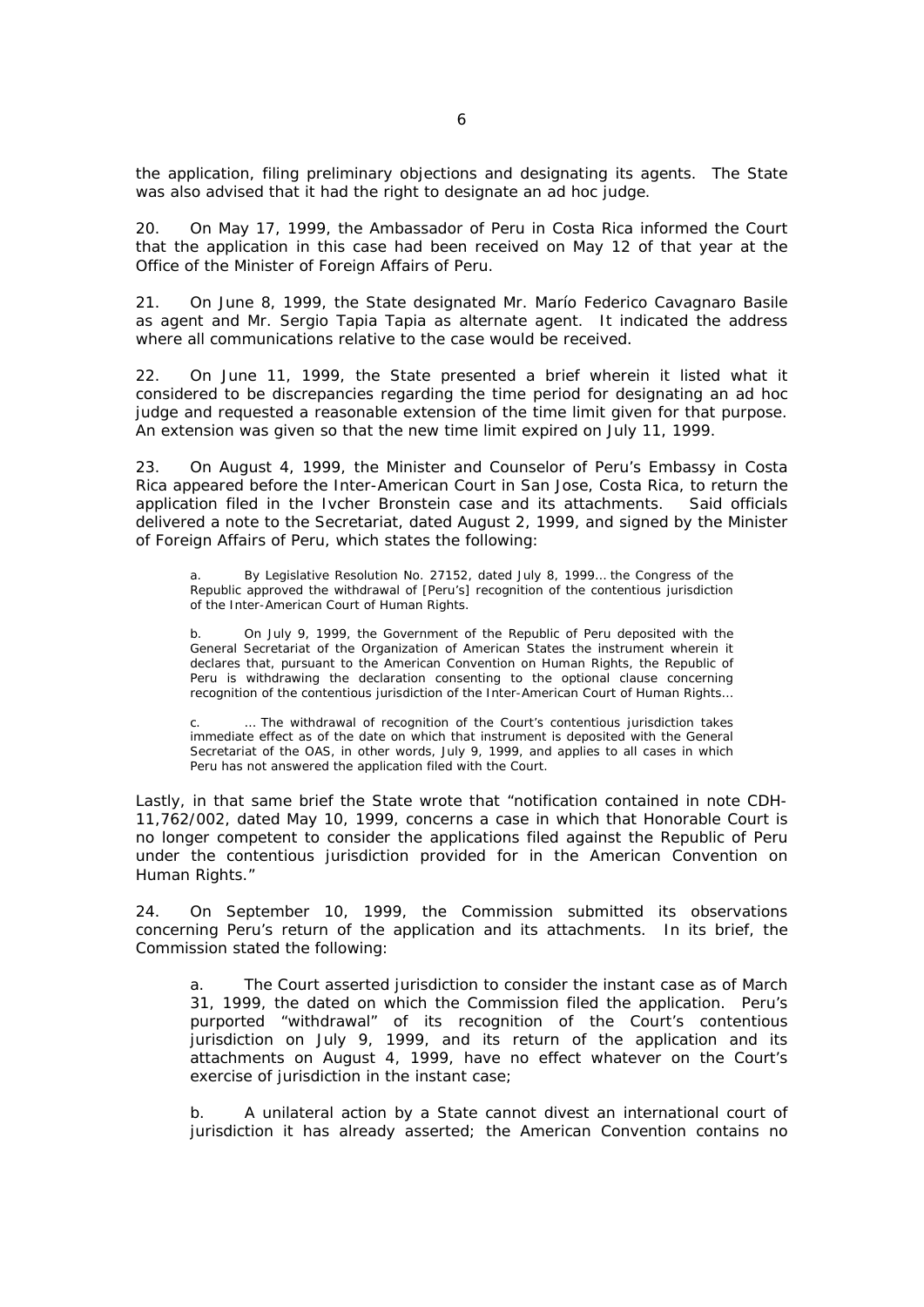provision that would make it possible to withdraw recognition of the Court's contentious jurisdiction, as such a provision would be antithetical to the Convention and have no foundation in law. Even supposing a State could withdraw its recognition of the Court's contentious jurisdiction, formal notification would have to be given one year before the withdrawal could take effect, for the sake of juridical security and continuity.

Finally, the Commission petitioned the Court to find that Peru's return of the application in the Ivcher Bronstein case and its attachments was legally ineffectual and to continue to exercise jurisdiction over the instant case.<sup>(\*\*)</sup>

#### **V COMPETENCE**

A. FACTS:

 $\overline{a}$ 

25. The Commission submitted the application in the Ivcher Bronstein case on March 31, 1999. The Court forwarded note CDH-11,762/002 to the State on May 10, 1999, wherein it notified Peru of the application and sent it a copy of both the application and its attachments. The Court also advised the State that it had one month to designate an agent and alternate agent, two months to file preliminary objections and four months to answer the application.

26. By a second note of May 10, 1999, CDH-11,762/003, the Court informed the State that it had 30 days in which to designate an *ad hoc* judge.

27. On May 17, 1999, Peru advised the Secretariat that it had received notification of the case on May 12, 1999. On June 8, it designated its agent and alternate agent and gave Peru's Embassy in San José, Costa Rica, as the address to which communications should be directed.

28. By note of July 16, 1999, received at the Secretariat of the Court on July 27 of that year, the General Secretariat of the OAS reported that on July 9, 1999, Peru had presented an instrument wherein it advised that it was withdrawing its declaration consenting to the optional clause in the American Convention recognizing the contentious jurisdiction of the Court.

It also sent a copy of the original of that instrument, dated Lima, July 8, 1999. There, the Minister of Foreign Affairs of Peru stated that by Legislative Resolution No. 27,152 of July 8, 1999, the Congress of the Republic had approved the withdrawal in the following terms:

… that in accordance with the American Convention on Human Rights, the Republic of Peru is withdrawing the declaration whereby it consents to the optional clause recognizing the contentious jurisdiction of the Inter-American Court of Human Rights, a declaration given by the Peruvian government at the time.

This withdrawal of recognition of the Inter-American Court's contentious jurisdiction will take effect immediately and will apply to all cases in which Peru has not answered the application filed with the Court.

On August 27 and September 9 and 15, 1999, the International Human Rights Law Group, Mr. Curtis Francis Doebbler and Mr. Alberto Borrea-Odría, respectively, filed *amicus curiae* briefs, which were not formally added to the case files.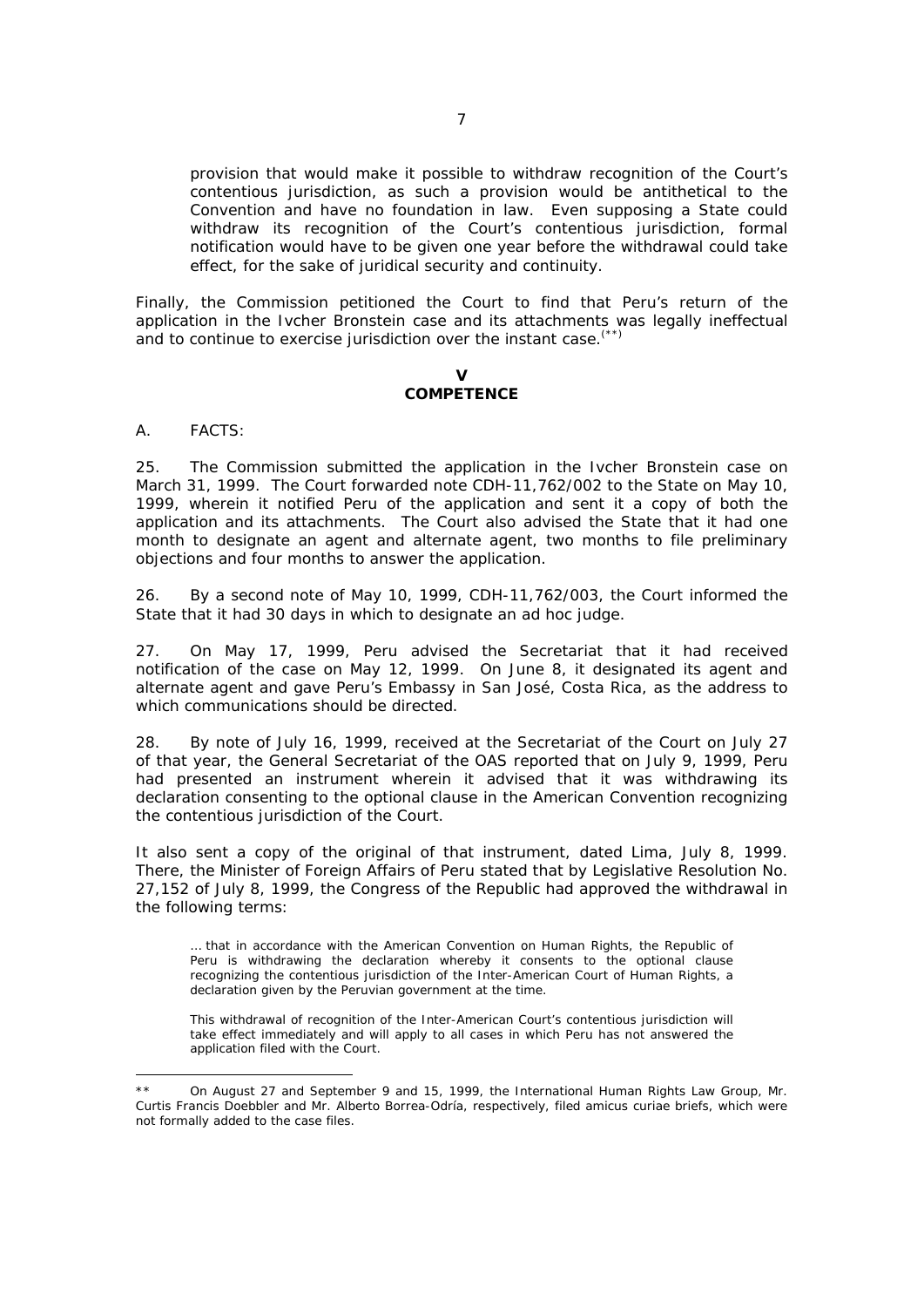29. On August 4, 1999, the Minister and Counselor of the Embassy of Peru in Costa Rica appeared at the Secretariat of the Inter-American Court and stated that they were returning the application in the Ivcher Bronstein case and its appendices. The Secretariat made a record of these documents' return.

30. Peru has been a State Party to the American Convention since July 28, 1978. In its instrument of ratification of the Convention, the Government noted that the Convention had been approved by Decree Law No. 22,231, of July 11, 1978, and had become State law. On the honor of the Republic, it pledged to abide by the Convention. On January 21, 1981, Peru recognized the contentious jurisdiction of the Court as follows:

[a]s prescribed in paragraph 1 of Article 62 of the American Convention, the Government of Peru hereby declares that it recognizes as binding, *ipso facto*, and not requiring special agreement, the jurisdiction of the Court on all matters relating to the interpretation or application of the Convention.

This recognition of jurisdiction is for an unspecified period and on condition of reciprocity.

31. Exercising its jurisdiction, the Court took cognizance of the Ivcher Bronstein case on March 31, 1999, the date on which it formally received the corresponding application, filed in accordance with articles 48, 50, and 51 of the Convention and Article 32 of the Court's Rules of Procedure.

B. LAW:

32. The Court must settle the question of Peru's purported withdrawal of its declaration recognizing the contentious jurisdiction of the Court and of its legal effects. The Inter-American Court, as with any court or tribunal, has the inherent authority to determine the scope of its own competence (*compétence de la compétence/Kompetenz-Kompetenz*).

33. The Court cannot abdicate this prerogative, as it is a duty that the Convention imposes upon the it, requiring it to exercise its functions in accordance with Article 62(3) thereof. That provision reads as follows:

The jurisdiction of the Court shall comprise all cases concerning the interpretation and application of the provisions of this Convention that are submitted to it, provided that the States Parties to the case recognize or have recognized such jurisdiction, whether by special declaration pursuant to the preceding paragraphs, or by a special agreement.

34. The jurisdiction of the Court cannot be contingent upon events extraneous to its own actions. The instruments consenting to the optional clause concerning recognition of the Court's binding jurisdiction (Article 62(1) of the Convention) presuppose that the States submitting them accept the Court's right to settle any controversy relative to its jurisdiction. An objection or any other action taken by the State for the purpose of somehow affecting the Court's jurisdiction has no consequence whatever, as the Court retains the *compétence de la compétence*, as it is master of its own jurisdiction.

35. Interpreting the Convention in accordance with its object and purpose (cf., *infra* 39), the Court must act in a manner that preserves the integrity of the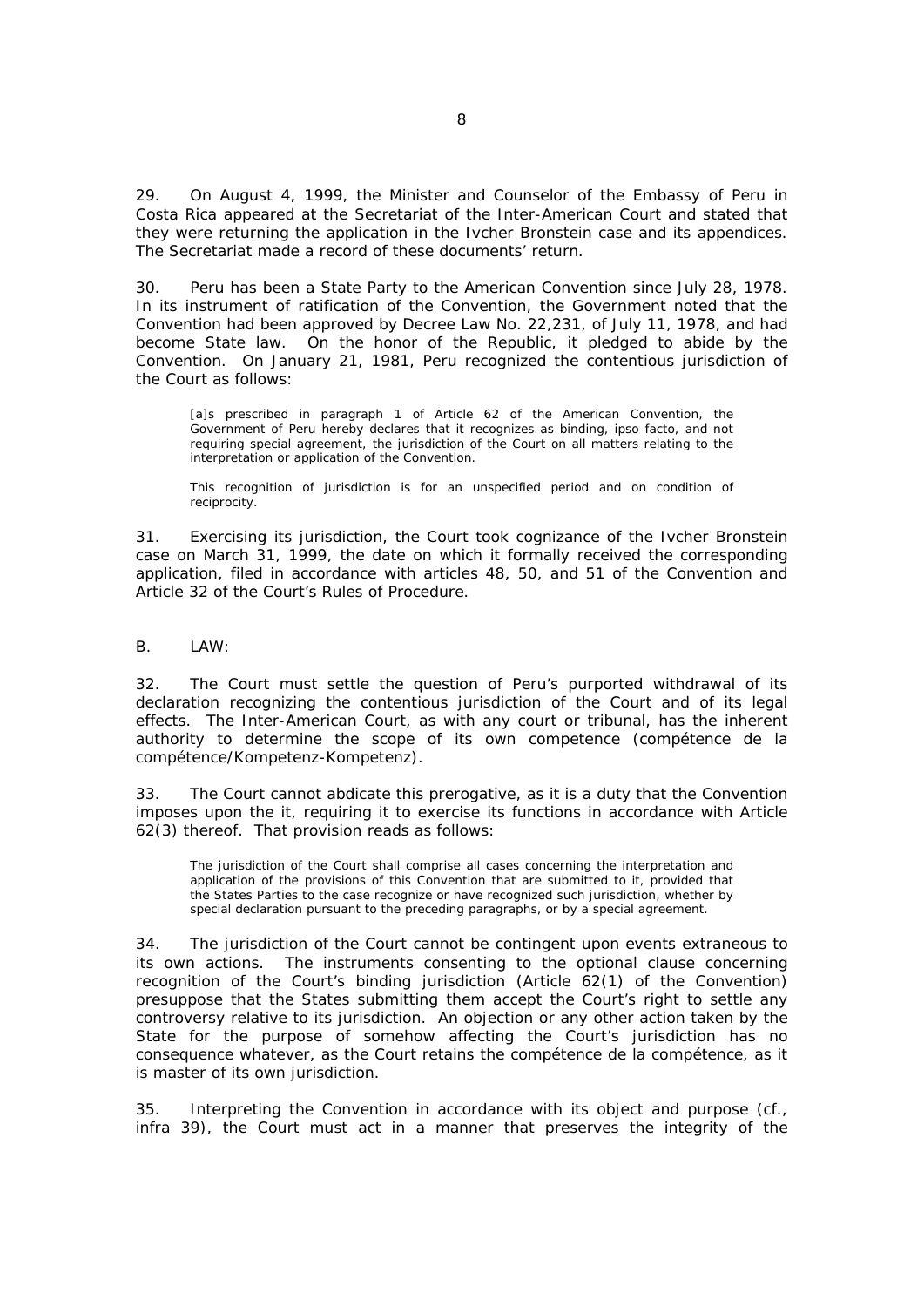mechanism provided for in Article 62(1) of the Convention. That mechanism cannot be subordinated to any restrictions that the respondent State might add to the terms of its recognition of the Court's binding jurisdiction, as that would adversely affect the efficacy of the mechanism and could obstruct its future development.

36. Acceptance of the Court's binding jurisdiction is an ironclad clause to which there can be no limitations except those expressly provided for in Article 62(1) of the American Convention. Because the clause is so fundamental to the operation of the Convention's system of protection, it cannot be at the mercy of limitations not already stipulated but invoked by States Parties for internal reasons.

37. The States Parties to the Convention must guarantee compliance with its provisions and its effects (*effet utile*) within their own domestic laws. This principle applies not only to the substantive provisions of human rights treaties (in other words, the clauses on the protected rights), but also to the procedural provisions, such as the one concerning recognition of the Tribunal's contentious jurisdiction.<sup>1</sup> That clause, essential to the efficacy of the mechanism of international protection, must be interpreted and applied in such a way that the guarantee that it establishes is truly practical and effective, given the special nature of human rights treaties (*cf. infra* 42 to 45) and their collective enforcement.

38. Article 31(1) of the 1969 Vienna Convention on the Law of Treaties (hereinafter "the Vienna Convention") provides that:

A treaty shall be interpreted in good faith in accordance with the ordinary meaning to be given to the terms of the treaty in their context and in the light of its object and purpose.

 $[...]$ 

39. Article 62(1) of the American Convention stipulates that a State Party may, upon depositing its instrument of ratification or adherence to this Convention, or at any subsequent time, declare "that it recognizes as binding, *ipso facto*, and not requiring any special agreement, the jurisdiction of the Court on all matters relating to the interpretation or application of this Convention." There is no provision in the Convention that expressly permits the States Parties to withdraw their declaration of recognition of the Court's binding jurisdiction. Nor does the instrument in which Peru recognizes the Court's jurisdiction, dated January 21, 1981, allow for that possibility.

40. An interpretation of the Convention done "in good faith in accordance with the ordinary meaning to be given to the terms of the treaty in their context and in light of its object and purpose" leads this Court to the view that a State Party to the American Convention can only release itself of its obligations under the Convention by following the provisions that the treaty itself stipulates. In the instant case, under the Convention, the only avenue the State has to disengage itself from the Court's binding contentious jurisdiction is to denounce the Convention as a whole (*cf. infra* 46, 50); if this happens, then the denunciation will only have effect if done in accordance with Article 78, which requires one year's advance notice.

 1. European Commission of Human Rights, Applications No. 15299/89, 15300/89 and 15318/89, *Chrysostomos et al. v. Turkey* (1991), *Decisions and Reports,* Strasbourg, C. E., [1991] vol. 68, pp. 216- 253.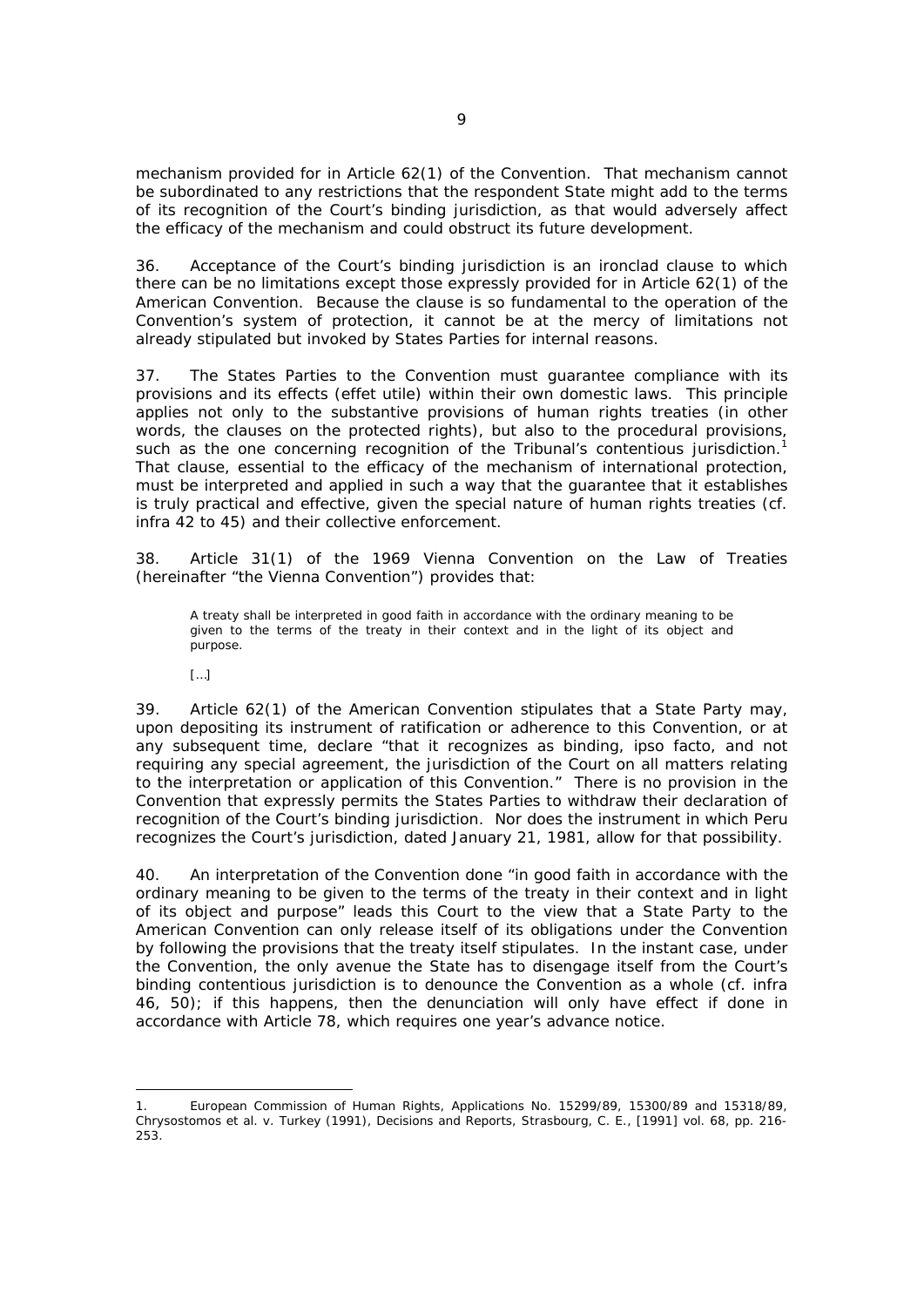41. Article 29(a) of the American Convention provides that no provision of the Convention shall be interpreted as permitting any State Party, group, or person to suppress the enjoyment or exercise of the rights and freedoms recognized in the Convention or to restrict them to a greater extent than is provided for therein. Any interpretation of the Convention that allows a State Party to withdraw its recognition of the Court's binding jurisdiction, as Peru would in the instant case, would imply suppression of the exercise of the rights and freedoms recognized in the Convention, would be contrary to its object and purpose as a human rights treaty, and would deprive all the Convention's beneficiaries of the additional guarantee of protection of their human rights that the Convention's jurisdictional body affords.

42. The American Convention and the other human rights treaties are inspired by a set of higher common values (centered around the protection of the human person), are endowed with specific supervisory mechanisms, are applied as a collective guarantee, embody essentially objective obligations, and have a special character that sets them apart from other treaties. The latter govern mutual interests between and among the States Parties and are applied by them, with all the juridical consequences that follow therefrom for the international and domestic legal systems.

43. In its Advisory Opinion OC-2/82, of September 24, 1982, titled *The Effect of Reservations on the Entry into Force of the American Convention on Human Rights (Arts. 74 and 75)*, the Court found that:

… modern human rights treaties in general, and the American Convention in particular, are not multilateral treaties of the traditional type concluded to accomplish the reciprocal exchange of rights for the mutual benefit of the contracting States. Their object and purpose is the protection of the basic rights of individual human beings irrespective of their nationality, both against the State of their nationality and all other contracting States. In concluding these human rights treaties, the States can be deemed to submit themselves to a legal order within which they, for the common good, assume various obligations, not in relation to other States, but towards all individuals within their jurisdiction. (paragraph 29)

44. That finding is consistent with the case-law of other international jurisdictional bodies. For example, in its Advisory Opinion on *Reservations to the Convention for the Prevention and Punishment of the Crime of Genocide* (1951), the International Court of Justice held that with treaties of this nature, "the contracting States do not have any individual advantages or disadvantages nor interests of their own, but merely a common interest; hence the Convention's raison d'être is to accomplish its purposes."

45. For their part, the European Commission and Court of Human Rights (hereinafter "the European Commission" and "the European Court") have arrived at similar findings. In the *Austria vs. Italy* case (1961), the European Commission declared that the obligations undertaken by the States Parties to the European Convention on Human Rights (hereinafter "the European Convention") "are essentially objective in nature, and intended to protect the fundamental rights of human beings against violations on the part of the High Contracting Parties, rather than to create subjective and reciprocal rights between the High Contracting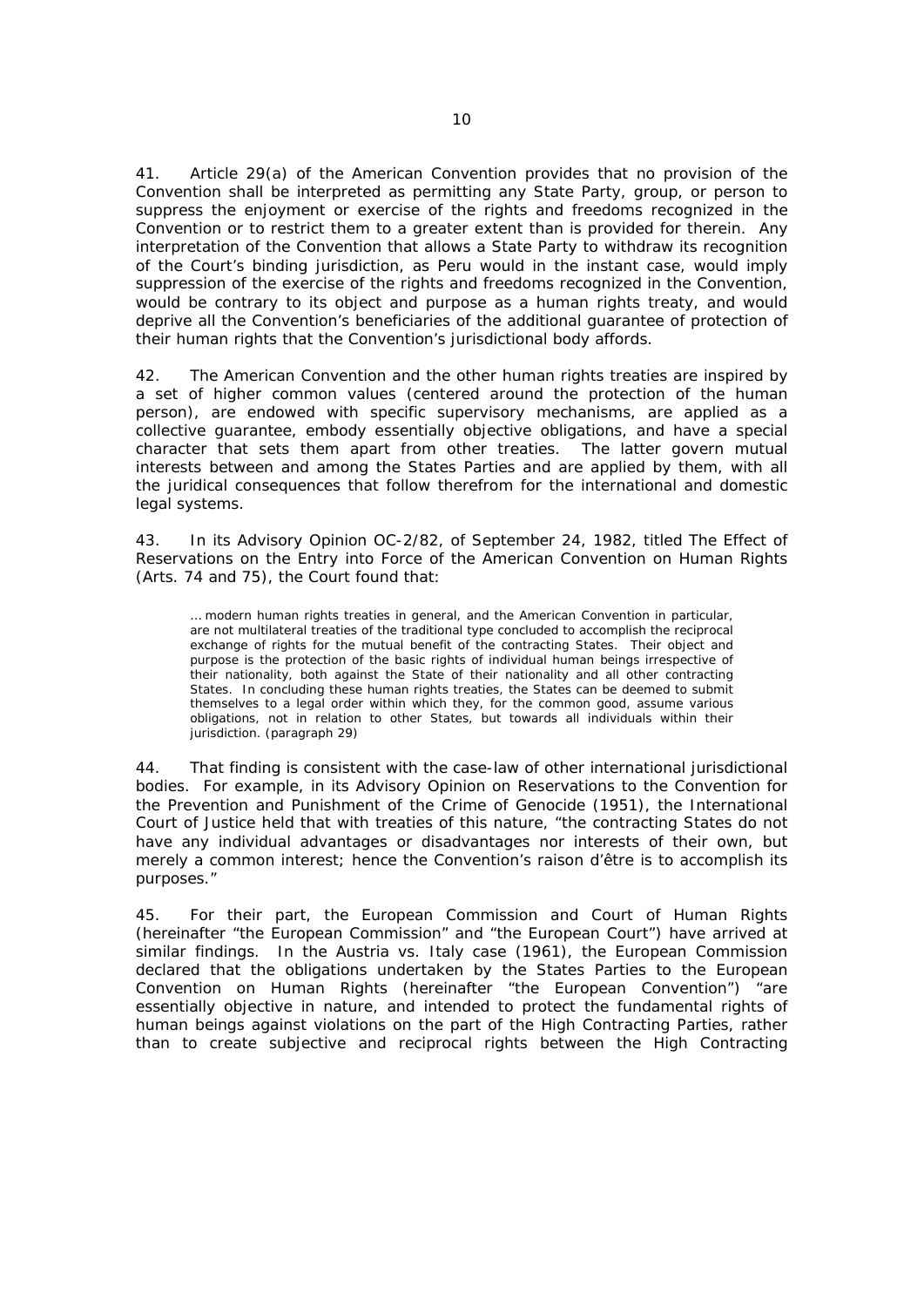Parties."<sup>2</sup> Similarly, in *Ireland vs. the United Kingdom* (1978), the European Court held the following:

Unlike international treaties of the classic kind, the Convention comprises more than mere reciprocal engagements between contracting States. It creates, over and above a network of mutual, bilateral undertakings, objective obligations which, in the words of the Preamble, benefit from a "collective enforcement".<sup>3</sup>

In the *Soering vs. United Kingdom* case (1989), the European Court declared that in interpreting the European Convention "regard must be had to its special character as a treaty for the collective enforcement of human rights and fundamental freedoms…. Thus, the object and purpose of the Convention as an instrument for the protection of individual human beings require that its provisions be interpreted and applied so as to make its safeguards practical and effective."<sup>4</sup>

46. The optional clause recognizing the contentious jurisdiction of the Inter-American Court is of particular importance to the operation of the system of protection embodied in the American Convention. When a State consents to that clause, it binds itself to the whole of the Convention and is fully committed to guaranteeing the international protection of human rights that the Convention embodies. A State Party may only release itself from the Court's jurisdiction by renouncing the treaty as a whole (*cf. supra* 40, *infra* 50). The instrument whereby it recognizes the Court's jurisdiction must, therefore, be weighed in light of the object and purpose of the Convention as a human rights treaty.

47. No analogy can be drawn between the State practice detailed under Article 36(2) of the Statute of the International Court of Justice and acceptance of the optional clause concerning recognition of the binding jurisdiction of this Court, given the particular nature and the object and purpose of the American Convention. The European Court of Human Rights ruled similarly in its judgment on preliminary objections in the *Loizidou vs. Turkey* case (1995), in connection with optional recognition of the European Court's binding jurisdiction (Article 46 of the European Convention, before Protocol XI to the European Convention entered into force on January 1, 1998).<sup>5</sup> The European Court held that the European Convention was a law-making treaty.<sup>6</sup>

48. In effect, international settlement of human rights cases (entrusted to tribunals like the Inter-American and European Courts of Human Rights) cannot be compared to the peaceful settlement of international disputes involving purely interstate litigation (entrusted to a tribunal like the International Court of Justice);

6. *Ibid.,* p. 25, paragraph 84.

<sup>2.</sup> European Commission of Human Rights, Decision as to the Admissibility of Application No. 788/60, *Austria vs. Italy case*, *Yearbook of the European Convention on Human Rights,* The Hague, M. Nijhoff, 1961, p. 140.

<sup>3.</sup> European Court of Human Rights, *Ireland vs. United Kingdom* case, judgment of 18 January 1978, Series A no. 25, p. 90, paragraph 239.

<sup>4.</sup> European Court of Human Rights, *Soering Case*, decision of 26 January 1989, Series A no. 161, paragraph 87.

<sup>5.</sup> European Court of Human Rights, *Case of Loizidou vs. Turkey* (Preliminary Objections), judgment of 23 March 1995, Series A no. 310 p. 25, paragraphs 82 and 68.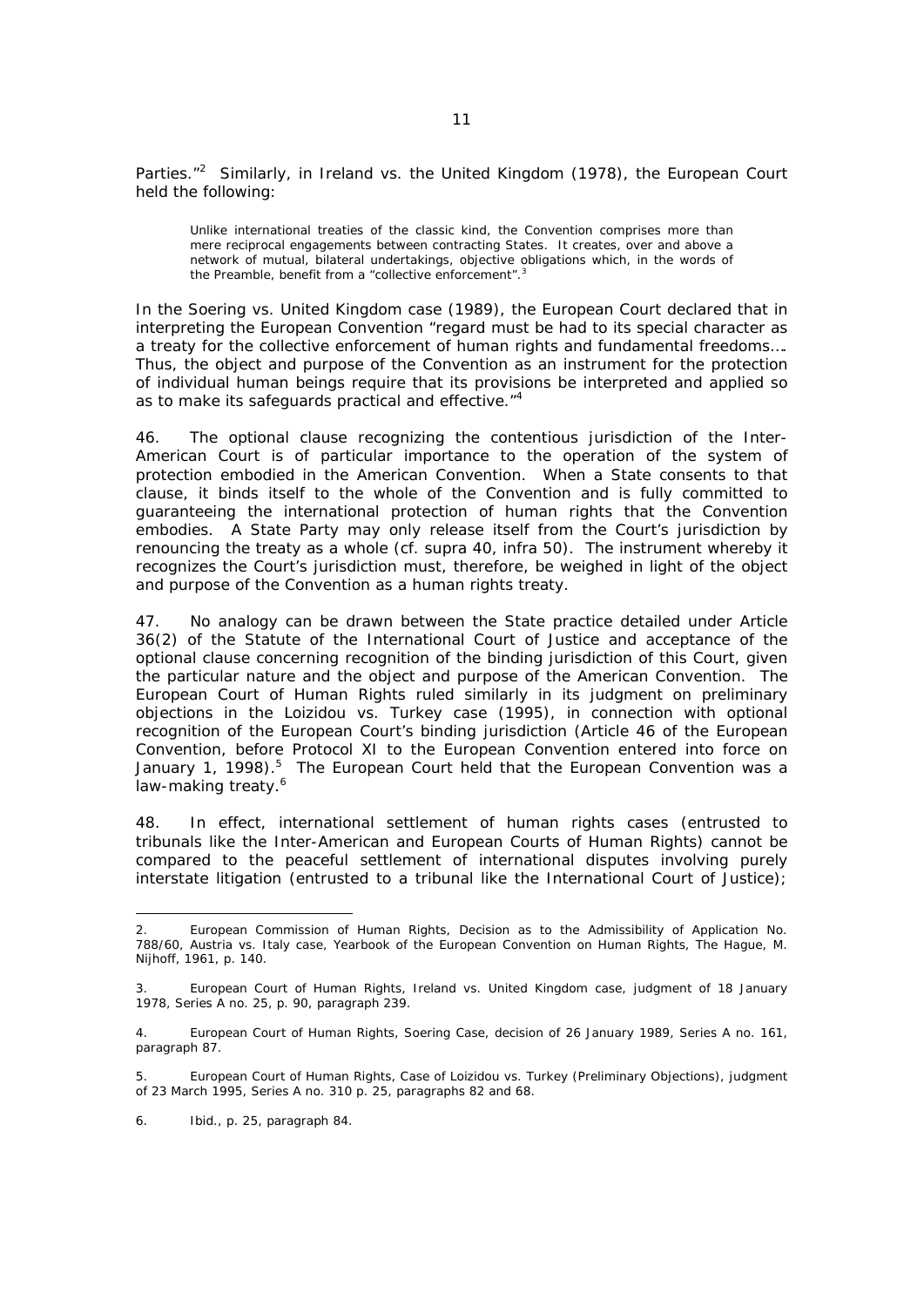since, as is widely accepted, the contexts are fundamentally different, States cannot expect to have the same amount of discretion in the former as they have traditionally had in the latter.

49. A unilateral juridical act carried out in the context of purely interstate relations (e.g. recognition, promise, protest, renunciation) and independently selfconsummated, can hardly be compared with a unilateral juridical act carried out within the framework of treaty law, such as acceptance of an optional clause recognizing the binding jurisdiction of an international court. That acceptance is determined and shaped by the treaty itself and, in particular, through fulfillment of its object and purpose.

50. A State that recognized the binding jurisdiction of the Inter-American Court under Article 62(1) of the Convention, is thenceforth bound by the Convention as a whole (*cf. supra* 40 and 46). The goal of preserving the integrity of the treaty obligations is from Article 44(1) of the Vienna Convention, which is based on the principle that the denunciation (or "withdrawal" of recognition of a treaty's mechanism) can only be vis-à-vis the treaty as a whole, unless the treaty provides or the Parties thereto agree otherwise.

51. The American Convention is very clear that denunciation is of "this Convention" (Article 78) as a whole, and not denunciation of or "release" from parts or clauses thereof, since that would undermine the integrity of the whole. Applying the criteria of the Vienna Convention (Article 56(1)), it does not appear to have been the Parties' intention to allow this type of denunciation or release; nor can denunciation or release be inferred from the character of the American Convention as a human rights treaty.

52. Even supposing, for the sake of argument, that "release" was possible –a hypothetical that this Court rejects-, it could not take effect immediately. Article 56(2) of the Vienna Convention stipulates that a State Party must give "not less than 12 months' notice" of its intention to denounce or withdraw from a treaty. This is to protect the interests of the other Parties to the treaty. The international obligation in question, even when undertaken by means of a unilateral declaration, is binding for the State. The latter is thenceforth "legally required to follow a course of conduct consistent with its declaration", and the other States Parties are authorized to demand that that obligation be honored.<sup>7</sup>

53. Despite the fact that it is optional, the declaration of recognition of the contentious jurisdiction of an international tribunal, once made, does not give the State the authority to change its content and scope at will at some later date: "... The right of immediate termination of declarations with indefinite duration is far from established. It appears from the requirements of good faith that they should be treated, by analogy, according to the law of treaties, which requires a reasonable time for withdrawal from or termination of treaties that contain no provision regarding the duration of their validity."<sup>8</sup> Thus, in order for an optional clause to be

<sup>7.</sup> *Nuclear Tests* case (Australia vs. France), Judgment of 20 December 1974, *ICJ Reports* 1974, p 268, paragraph 46; *Nuclear Tests* case (New Zealand vs. France), Judgment of 20 December 1974, *ICJ Reports* 1974, pp. 473 and 267, paragraphs 49 and 43, respectively.

<sup>8.</sup> *Cf. Case Concerning Military and Paramilitary Activities in and against Nicaragua (Nicaragua v. United States of America), Jurisdiction and Admissibility*, Judgment of 26 November 1984, *ICJ Reports* 1984, p. 420, para. 63 and *cf.* p. 418, paragraphs 59 and 60.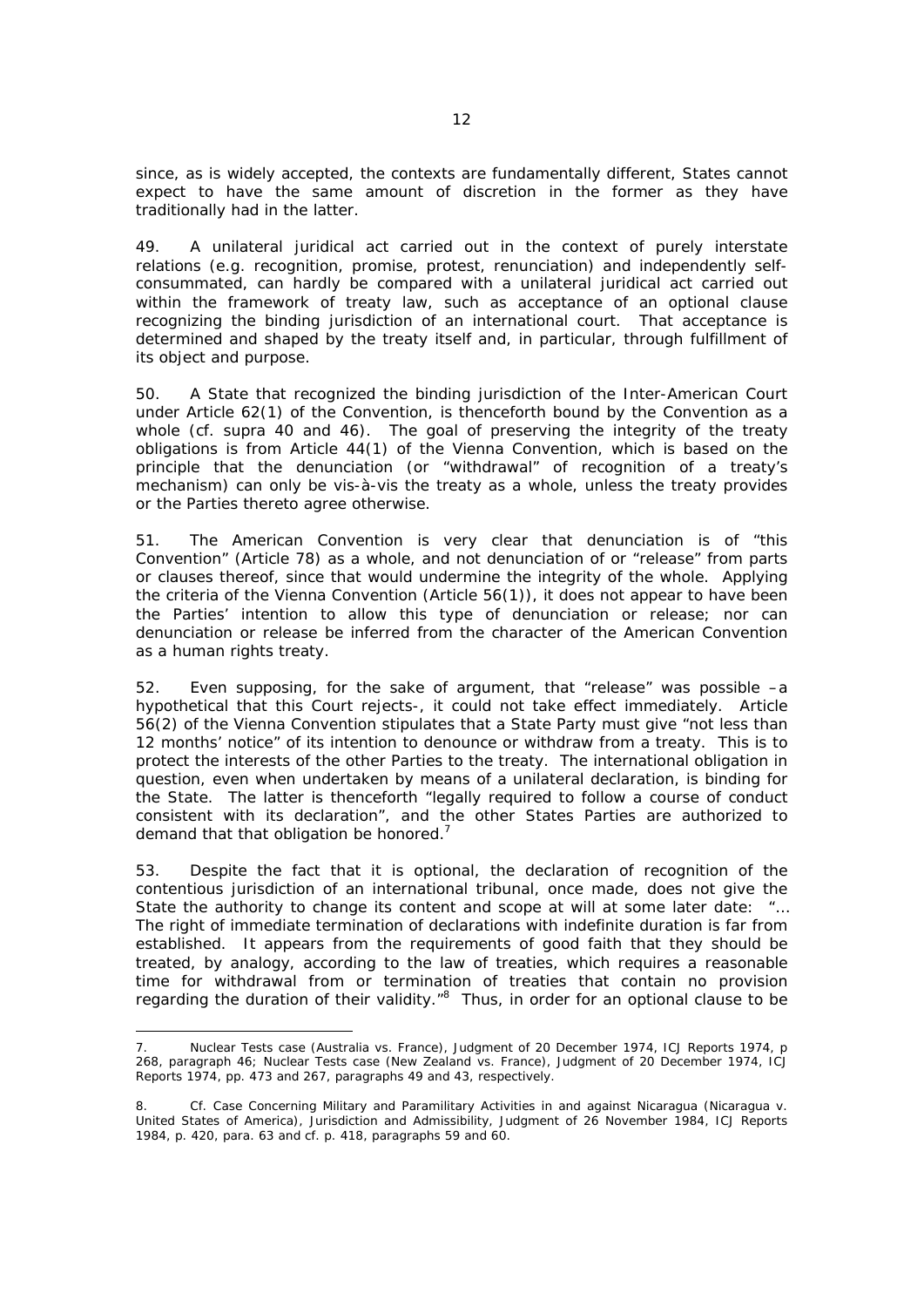unilaterally terminated, the pertinent rules of the law of treaties must be applied. Those rules clearly preclude any possibility of a termination or "release" with "immediate effect".

54. For the foregoing reasons, the Court considers inadmissible Peru's purported withdrawal of the declaration recognizing the contentious jurisdiction of the Court effective immediately, as well as any consequences said withdrawal was intended to have, among them the return of the application, which is irrelevant.

55. Given the foregoing, the Court considers that it must continue to adjudicate the Ivcher Bronstein case in accordance with Article 27 of its Rules of Procedure.

## **VI OPERATIVE PARAGRAPHS**

56. Now therefore,

### **THE COURT**

### **DECIDES**

unanimously

1. To declare that:

a. The Inter-American Court of Human Rights is competent to take up the present case;

b. Peru's purported withdrawal of the declaration recognizing the contentious jurisdiction of the Inter-American Court of Human Rights is inadmissible.

2. To continue to examine and process the instant case.

3. To commission its President, at the appropriate time, to convene the State and the Inter-American Commission on Human Rights to a public hearing on the merits of the case, to be held at the seat of the Inter-American Court of Human Rights.

4. To notify Peru and the Inter-American Commission on Human Rights of this judgment.

Done in Spanish and English, the Spanish version being authentic, in San José, Costa Rica, on the 24thday of September 1999.